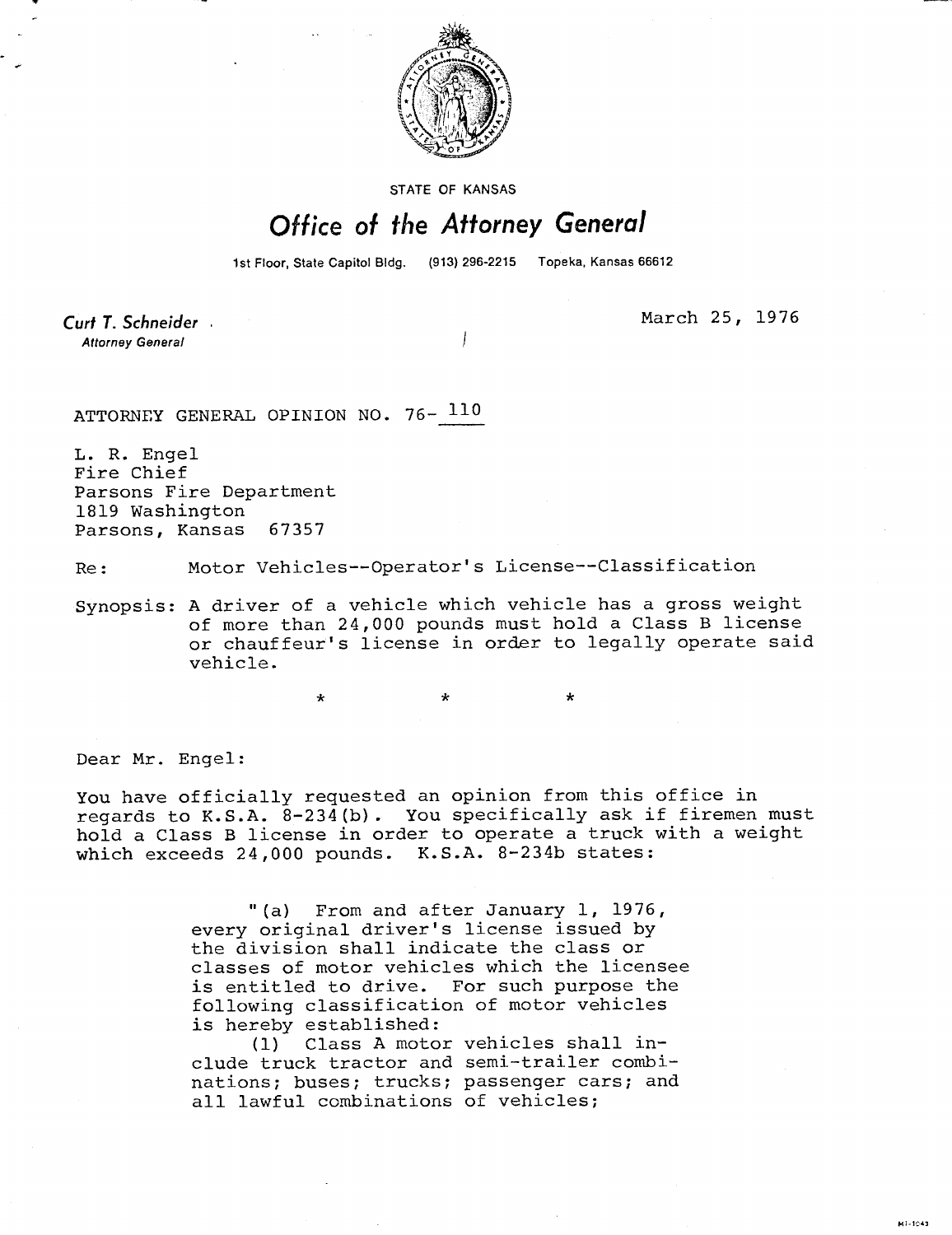L. R. Engel Page Two March 25, 1976

> (2) class B motor vehicles shall include trucks; buses; passenger cars; and all lawful combinations of such motor vehicles with other vehicles;

(3) class C motor vehicles shall include trucks of a type required to be registered in this state for a gross weight of not more than twenty-four thousand (24,000) pounds; passenger cars; all lawful combinations of any such motor vehicle with any other vehicle having a gross weight of not more than twentyfour thousand (24,000) pounds, when such truck has been registered pursuant to subsection (2) of K.S.A. 8-143 as a farm truck, and

(4) class D motor vehicles shall include all motorcycles."

## K.S.A. 8-234c states:

"(a) Every person who is the holder of a valid driver's license which originally was issued prior to January 1, 1976, shall be subject to the following:

(1) An 'operator's' license or a driver's license which classifies the licensee as an 'operator' shall restrict the licensee to driving motor vehicles in classes C and D; and

(2) a 'chauffeur's' license or a driver's license which classified the licensee as a ' chauffeur' shall entitle any such licensee to drive motor vehicles in any of the classes.

(b) From and after July 1, 1976, subject to the provisions of subsection (c), any person who renews a driver's license which originally was issued prior to January 1, 1976, shall be issued a driver's license which is classified as provided in subsection (a) of this section, and any person who renews a driver's license which originally was issued on or after January 1, 1976, shall be issued a driver's license which is classified in the same manner as the original driver's license. Except as otherwise